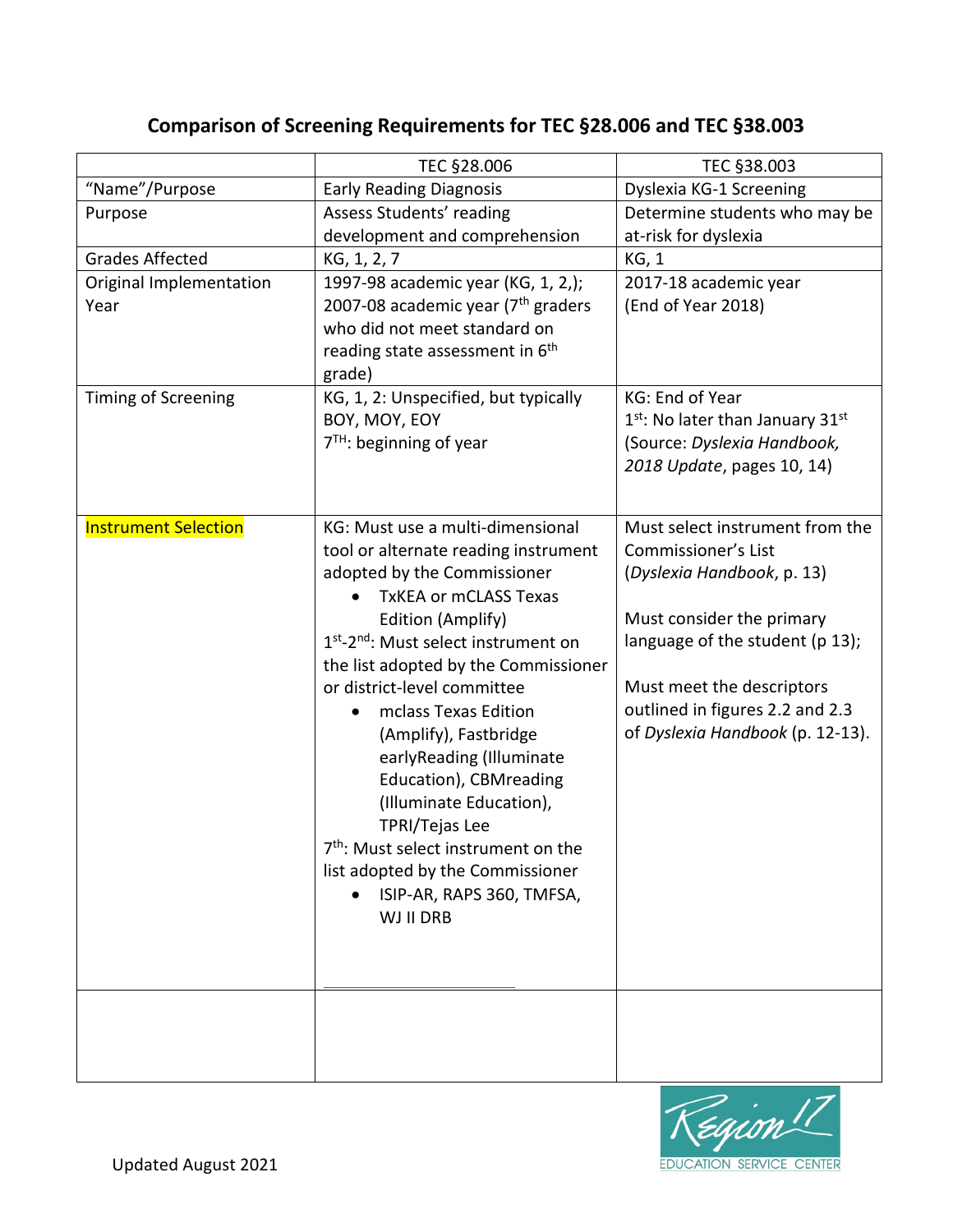| Required Domains to Screen<br><b>Parent Notification</b>     | Outlined on commissioner's List<br>Report, in writing, to                                                                                                                        | Outlined in the Dyslexia<br>Handbook, 2018 Update (pages<br>$12-13$ :<br>Include academic skills and<br>behavior observations<br>Share screening results with                                                                                                                                        |
|--------------------------------------------------------------|----------------------------------------------------------------------------------------------------------------------------------------------------------------------------------|------------------------------------------------------------------------------------------------------------------------------------------------------------------------------------------------------------------------------------------------------------------------------------------------------|
| Requirements                                                 | parent/guardian the student's<br>results;<br>Notify parent/guardian of each<br>student who is determined to be at<br>risk for dyslexia or other reading<br>difficulties          | parents (p. 16)                                                                                                                                                                                                                                                                                      |
| <b>Reporting Results to TEA</b>                              | KG-2: Report electronically each<br>student's raw score to TEA;<br>KG: results must be entered in the<br>school readiness certification system<br>7: No requirement at this time | Reported in the PEIMS Dyslexia<br>Risk Indicator (E1650) during<br>submission 3 (summer<br>submission)                                                                                                                                                                                               |
| <b>Action Required if Students</b><br>found 'At-Risk'        | Provide accelerated instruction to<br>student based on screening data                                                                                                            | May include any of the following<br>$(p. 14-15)$<br>Evaluation for dyslexia<br>(Child Find obligation)<br>Provide targeted<br>intervention<br>Continue with core<br>instruction;<br>Continual progress<br>monitoring and ongoing<br>review of data                                                   |
| Dependent of funding?<br>Who May Administer the<br>Screening | Yes<br>Not specified                                                                                                                                                             | No<br>Must be<br>certified/licensed in<br>dyslexia or a classroom<br>teacher who holds<br>certification for KG and<br>grade 1 (p. 13);<br>Best Practice: whenever<br>possible, should be<br>student's current<br>classroom teacher (p.<br>13);<br>Must receive training<br>designed specifically for |